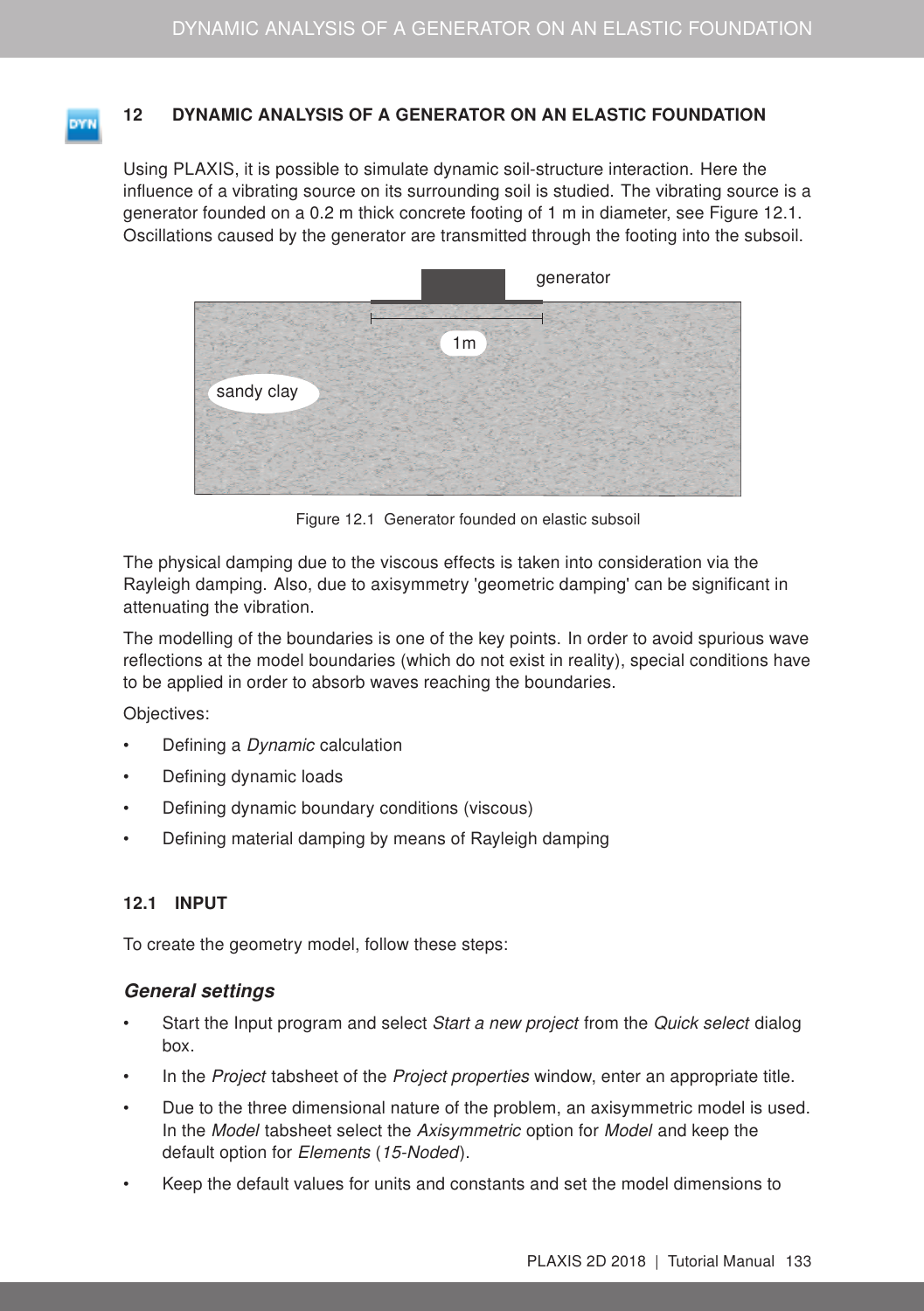#### *xmin* = 0.0 m, *xmax* = 20.0 m, *ymin* = 0.0 m, *ymax* = 20.0 m.

Hint: The model boundaries should be sufficiently far from the region of interest, to avoid disturbances due to possible reflections. Although special measures are adopted in order to avoid spurious reflections (viscous boundaries), there away. In a dynamic analysis, model boundaries are generally taken further

### 12.1.1 DEFINITION OF SOIL STRATIGRAPHY

The subsoil consists of one layer with a depth of 10 m. The ground level is defined at  $y =$ 0. Note that water conditions are not considered in this example. To define the soil stratigraphy:

For Create a borehole at  $x = 0$ .

- Create a soil layer extending from ground surface ( $y = 0.0$ ) to a depth of 10 m ( $y =$ -10.0).
- Keep the Head in the borehole at 0.0 m. This means that the sub-soil is fully saturated.
- The soil layer consists of sandy clay, which is assumed to be elastic. Create a data **FEE** set under the Soil and interfaces set type according to the information given in Table [12.1.](#page-1-0) The specified Young's modulus seems relatively high. This is because the dynamic stiffness of the ground is generally considerably larger than the static stiffness, since dynamic loadings are usually fast and cause very small strains.

| Parameter                             | Name           | Value              | Unit              |  |  |
|---------------------------------------|----------------|--------------------|-------------------|--|--|
| General                               |                |                    |                   |  |  |
| Material model                        | Model          | Linear elastic     |                   |  |  |
| Type of material behaviour            | Type           | Drained            |                   |  |  |
| Soil unit weight above phreatic level | $\gamma$ unsat | 20                 | kN/m <sup>3</sup> |  |  |
| Soil unit weight below phreatic level | $\gamma$ sat   | 20                 | kN/m <sup>3</sup> |  |  |
| Parameters                            |                |                    |                   |  |  |
| Young's modulus (constant)            | E'             | $5.0 \cdot 10^{4}$ | kN/m <sup>2</sup> |  |  |
| Poisson's ratio                       | $\nu'$         | 0.3                |                   |  |  |
| Initial                               |                |                    |                   |  |  |
| $K_0$ determination                   |                | Automatic          |                   |  |  |
| Lateral earth pressure coefficient    | $K_{0,x}$      | 0.50               |                   |  |  |

<span id="page-1-0"></span>Table 12.1 Material properties of the subsoil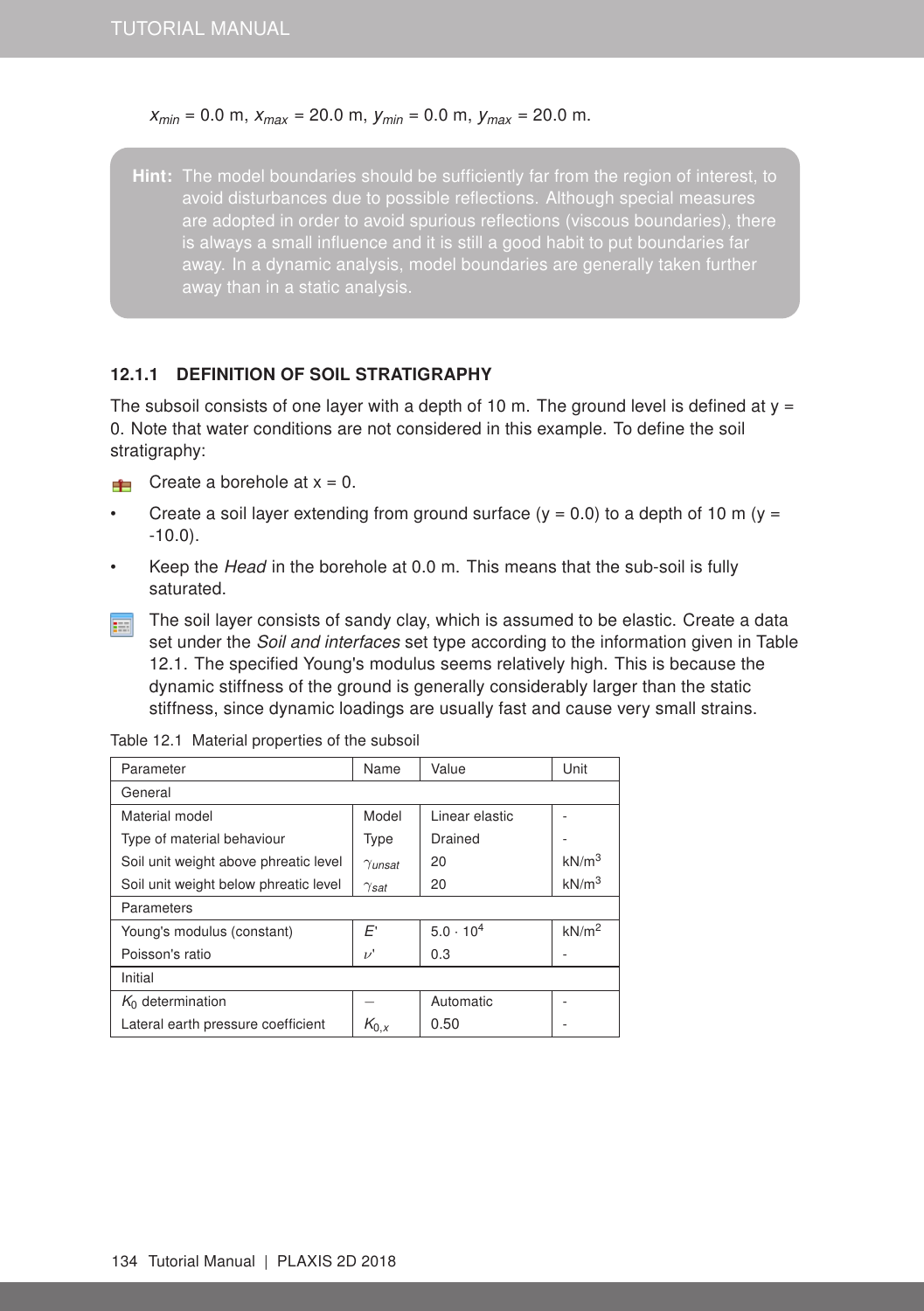Hint: When using Mohr-Coulomb or linear elastic models the wave velocities *V<sup>p</sup>* and  $V_s$  are calculated from the elastic parameters and the soil weight.  $V_p$ and *V<sup>s</sup>* can also be entered as input; the elastic parameters are then relationships in Section 6.1.2 of the [Reference Manual.](#page-0-1)

## 12.1.2 DEFINITION OF STRUCTURAL ELEMENTS

The generator is defined in the *Structures* mode.

- Create a plate extending from (0.0 0.0) to (0.5 0.0) to represent the footing. Ĩ
- Define a material data set for the footing according to the information given in Table 雨 [12.2.](#page-2-0) The footing is assumed to be elastic and has a weight of 5  $kN/m^2$ .

| Parameter         | Name          | Value              | Unit      |
|-------------------|---------------|--------------------|-----------|
| Material type     | Type          | Elastic; Isotropic |           |
| Normal stiffness  | EA            | $7.6 \cdot 10^6$   | kN/m      |
| Flexural rigidity | EΙ            | $2.4 \cdot 10^{4}$ | $kNm^2/m$ |
| Weight            | w             | 5.0                | kN/m/m    |
| Poisson's ratio   | $\mathcal{L}$ | 0.0                |           |

<span id="page-2-0"></span>Table 12.2 Material properties of the footing

• Apply a distributed load on the footing to model the weight of the generator as well as the vibrations that it produces. The actual value of the load will be defined later. The model is shown in Figure [12.2.](#page-2-1)



Figure 12.2 Model layout

### 12.2 MESH GENERATION

- <span id="page-2-1"></span>Proceed to the Mesh mode.
- Generate the mesh. Use the default option for the *Element distribution* parameter **Y** (Medium).
- View the generated mesh. The resulting mesh is shown in Figure [12.3.](#page-3-0) Note that the ĬΩ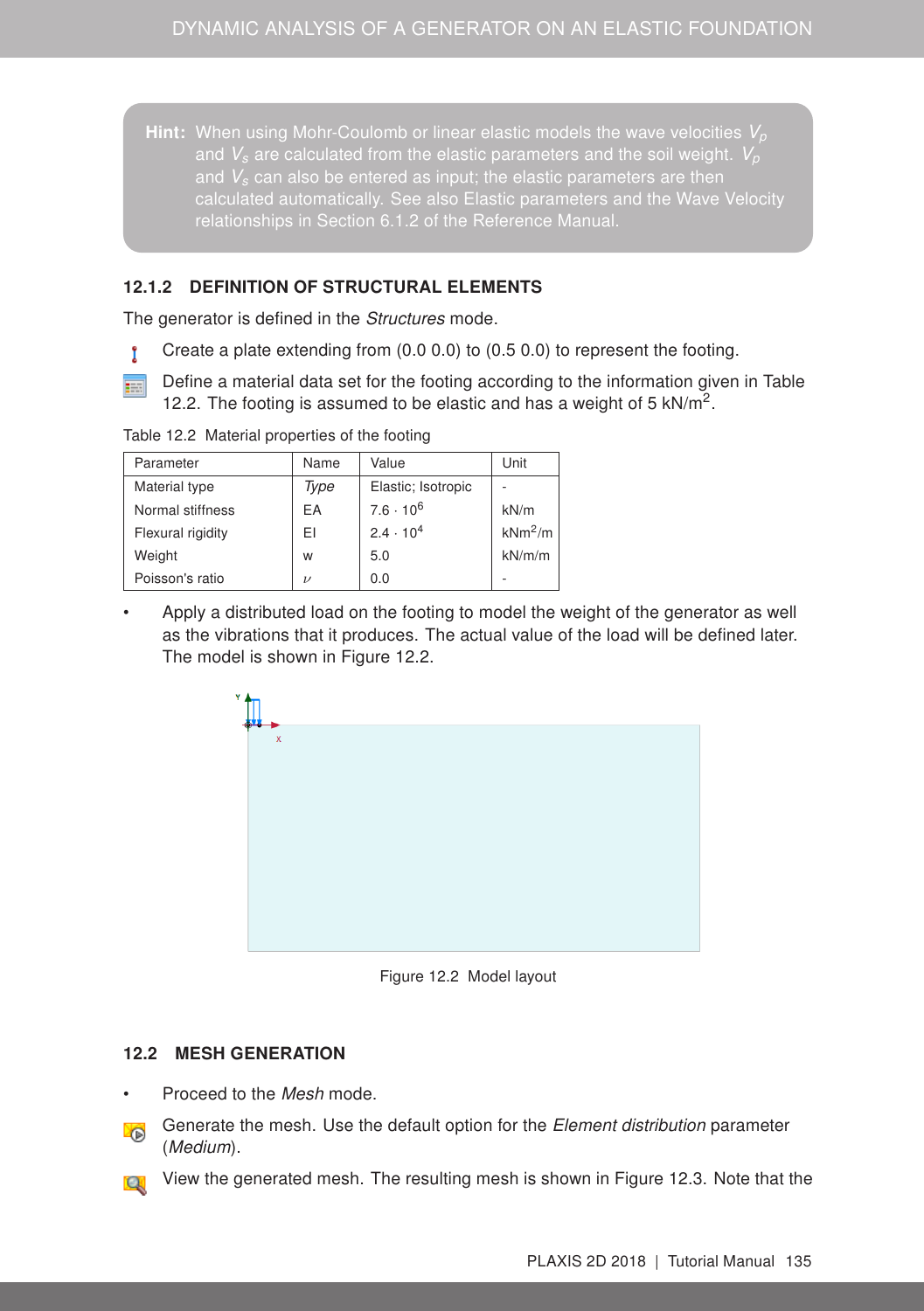mesh is automatically refined under the footing.

Click on the *Close* tab to close the Output program.



Figure 12.3 The generated mesh

## <span id="page-3-0"></span>12.3 CALCULATIONS

The calculation consists of 4 phases and it will be defined in the *Staged construction* mode.

#### Initial phase

- Click the Staged construction tab to proceed with the definition of the calculation phases.
- The initial phase has already been introduced. The default settings of the initial phase will be used in this tutorial.

### Phase 1 - Footing

- $\frac{1}{2}$  Add a new calculation phase. The default settings of the added phase will be used for this calculation phase.
- Activate the footing.
- Activate the static component of the distributed load. In the Selection explorer set *qy*,*start*,*ref* value to -8 kN/m/m. Do not activate the dynamic component of the load (Figure [12.4\)](#page-3-1).

<span id="page-3-1"></span>

Figure 12.4 Specification of the static load component in the Selection explorer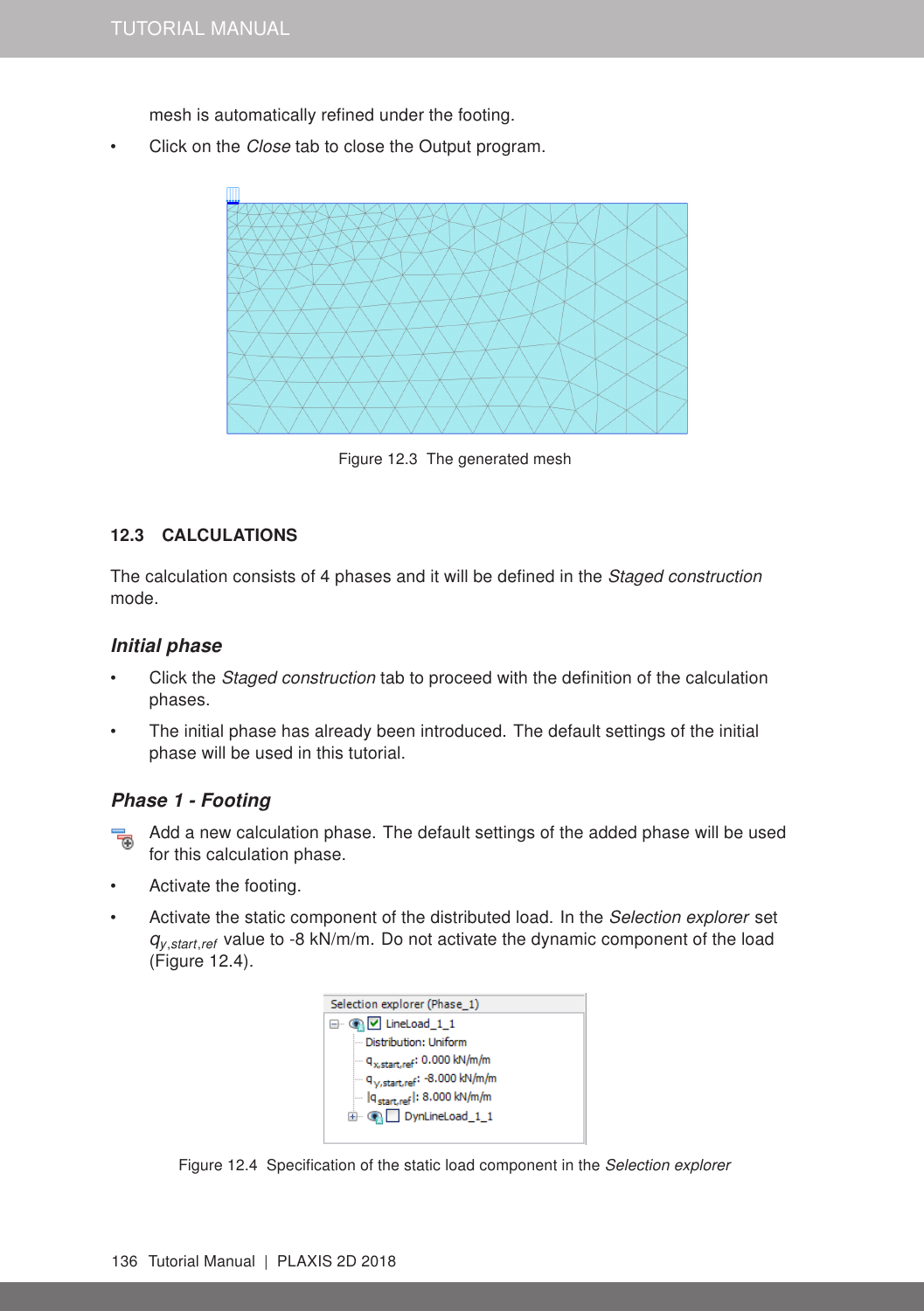# Phase 2 - Start generator

In this phase, a vertical harmonic load, with a frequency of 10 Hz and amplitude of 10  $kN/m^2$ , is applied to simulate the vibrations transmitted by the generator. Five cycles with a total time interval of 0.5 sec are considered.



Add a new calculation phase.

In the General subtree in the Phases window, select the Dynamic option as calculation type.

- Set the *Dynamic time interval* parameter to 0.5 s.
- In the Deformation control parameters subtree in the Phases window select the Reset displacements to zero parameter. The default values of the remaining parameters will be used for this calculation phase.
- In the Model explorer expand the Attributes library subtree.
- Right-click the *Dynamic multipliers* subtree and select the *Edit* option from the appearing menu. The Multipliers window pops up.
- Click the Load multipliers tab.
- Click the Add button to introduce a multiplier for the loads. 45
- Define a Harmonic signal with an Amplitude of 10, a Phase of  $0°$  and a Frequency of 10 Hz and as shown in Figure [12.5.](#page-4-0)



<span id="page-4-0"></span>Figure 12.5 Definition of a Harmonic multiplier

- $\Box$  In the Selection explorer, activate the dynamic component of the load (DynLineLoad\_1).
- Specify the components of the load as (*qx*,*start*,*ref* , *qy*,*start*,*ref*) = (0.0, -1.0). Click *Multiplier*\_*y* in the dynamic load subtree and select the *LoadMultiplier*\_1 option from the drop-down menu (Figure [12.6\)](#page-5-0).

Special boundary conditions have to be defined to account for the fact that in reality the soil is a semi-infinite medium. Without these special boundary conditions the waves would be reflected on the model boundaries, causing perturbations. To avoid these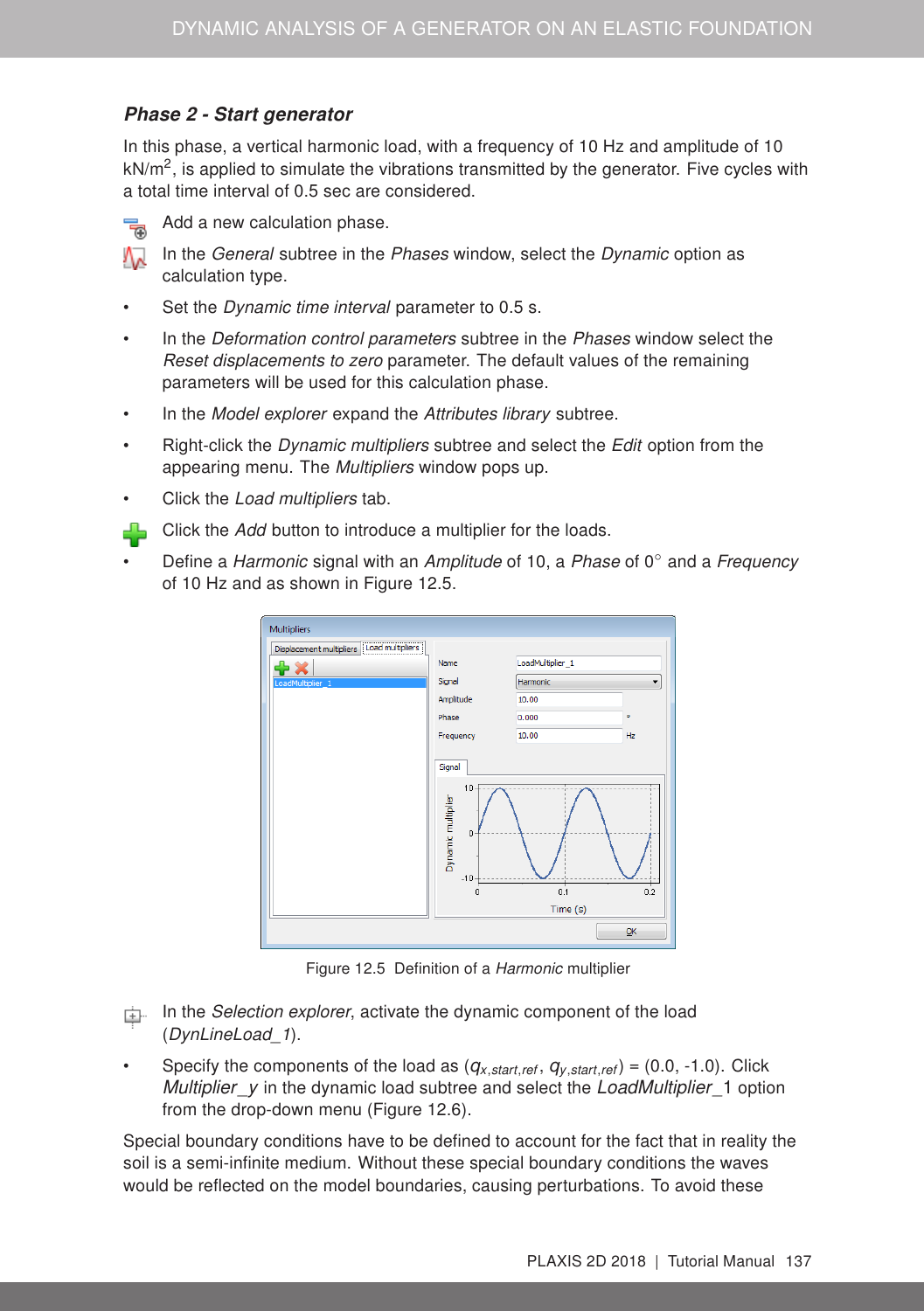

Figure 12.6 Specification of the dynamic load component in the Selection explorer

<span id="page-5-0"></span>

spurious reflections, viscous boundaries are specified at Xmax and Ymin. The dynamic boundaries can be specified in the Dynamics subtree located under the Model conditions in the Model explorer (Figure [12.7\)](#page-5-1).



<span id="page-5-1"></span>Figure 12.7 Boundary conditions for Dynamic calculations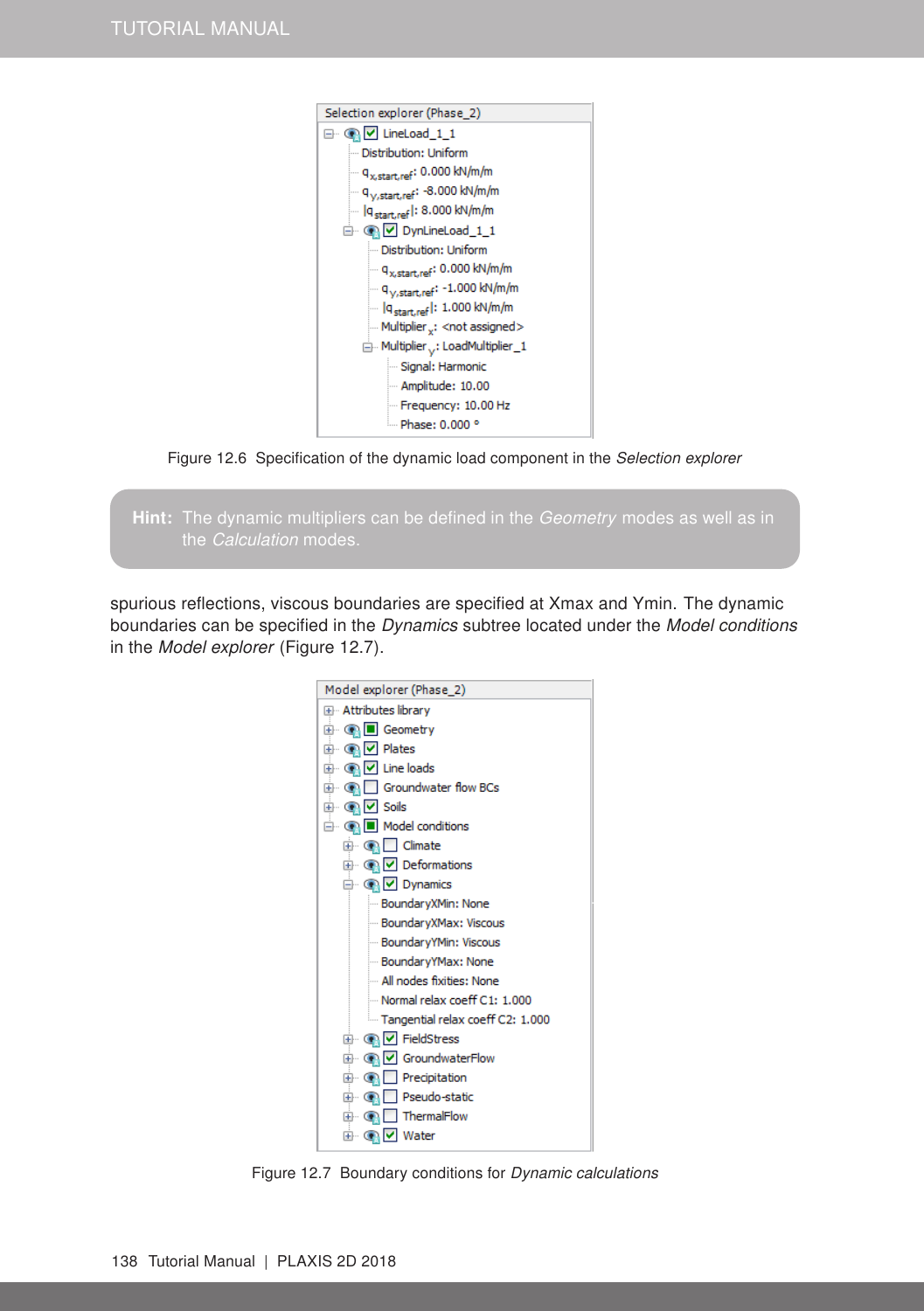# Phase 3 - Stop generator



Add a new phase (Phase 3).

In the General subtree in the Phases window, select the Dynamic option as calculation type.

Set the *Dynamic time interval* parameter to 0.5 s.

In the Staged construction mode deactivate the dynamic component of the surface load. Note that the static load is still active. The dynamic boundary conditions of this phase should be the same as in the previous phase.

Select nodes located at the ground surface (ex:  $(1.4 0.0)$ ,  $(1.9 0.0)$ ,  $(3.6 0.0)$ ) to consider in curves.





Save the project.

## 12.3.1 ADDITIONAL CALCULATION WITH DAMPING

In a second calculation, material damping is introduced by means of Rayleigh damping. Rayleigh damping can be entered in the material data set. The following steps are necessary:

- Save the project under another name.
- Open the material data set of the soil.
- In the General tabsheet click the box next to the Rayleigh  $\alpha$  parameter. Note that the display of the *General* tabsheet has changed displaying the *Single DOF equivalence* box.
- In order to introduce 5% of material damping, set the value of the  $\xi$  parameter to 5% for both targets and set the frequency values to 1 and 10 for the Target 1 and Target 2 respectively.
- Click on one of the definition cells of the Rayleigh parameters. The values of  $\alpha$  and  $\beta$  are automatically calculated by the program.
- Click OK to close the data base.
- Check whether the phases are properly defined (according to the information given before) and start the calculation.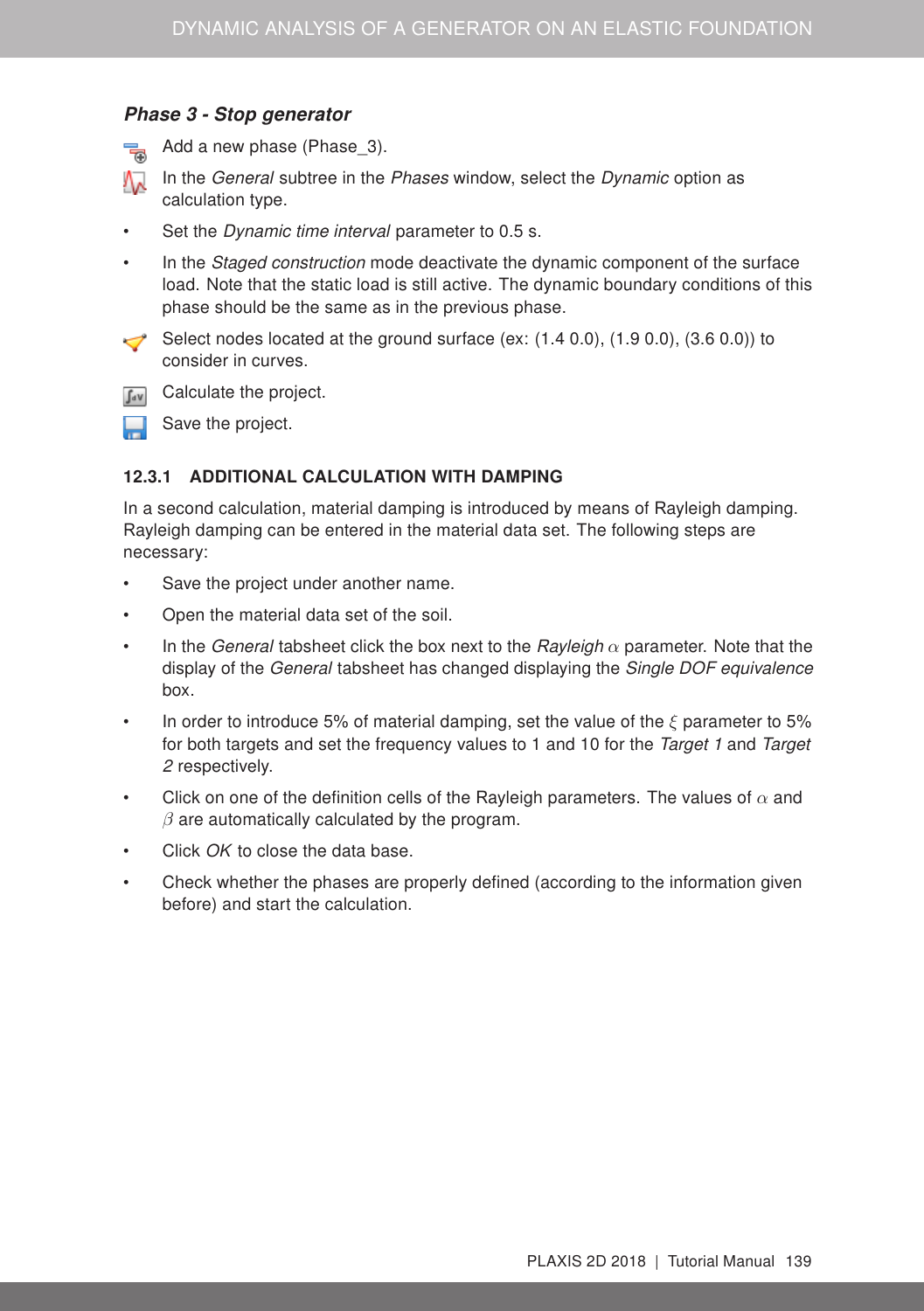

Figure 12.8 Input of Rayleigh damping

# 12.4 RESULTS

The Curve generator feature is particularly useful for dynamic analysis. You can easily display the actual loading versus time (input) and also displacements, velocities and accelerations of the pre-selected points versus time. The evolution of the defined multipliers with time can be plotted by assigning Dynamic time to the x-axis and *u<sup>y</sup>* to the y-axis. Figure [12.9](#page-8-0) shows the response of the pre-selected points at the surface of the structure. It can be seen that even with no damping, the waves are dissipated which can be attributed to the geometric damping.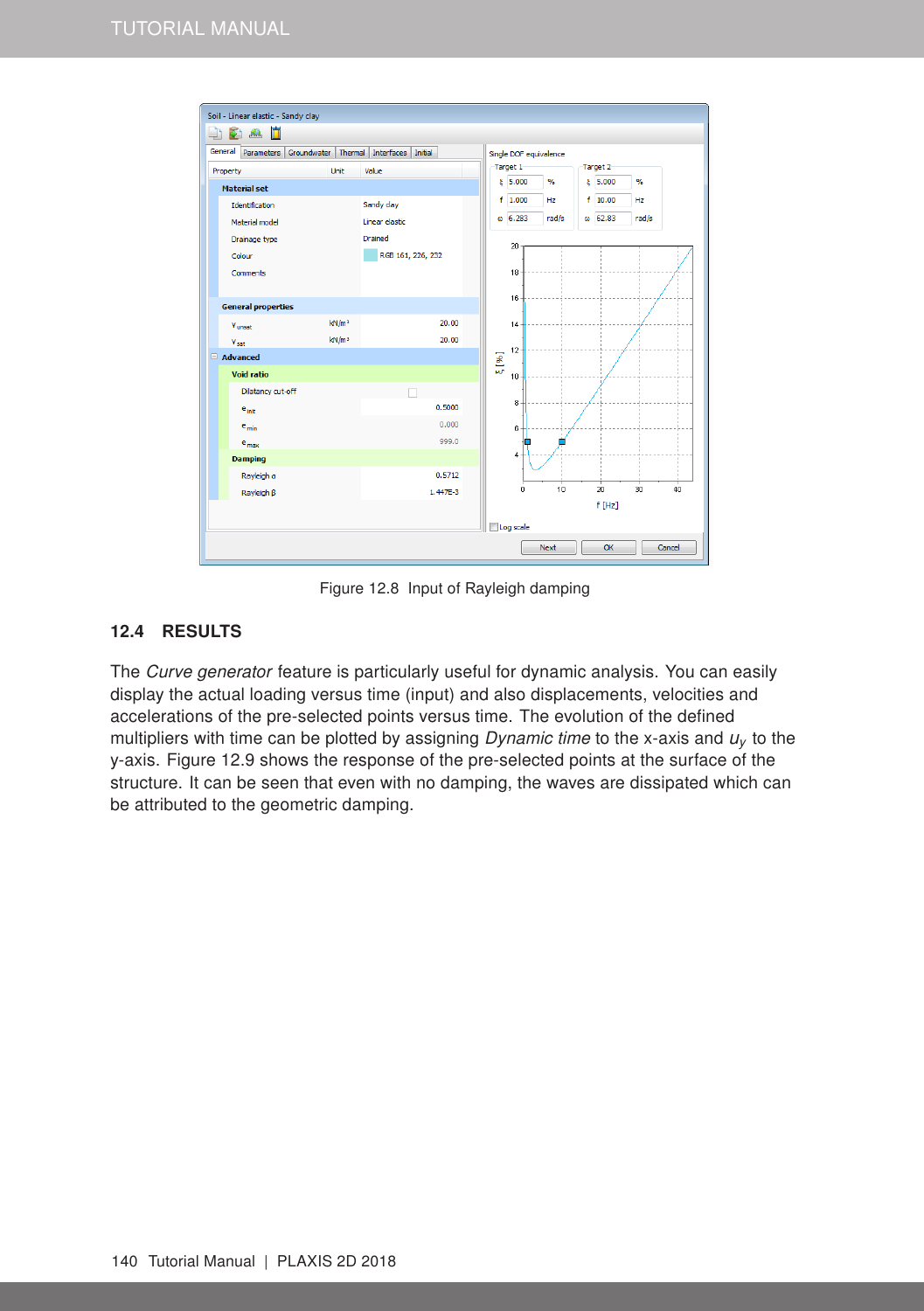

<span id="page-8-0"></span>Figure 12.9 Vertical displ.- time on the surface at different distances to the vibrating source (without damping)

The presence of damping is clear in Figure [12.10.](#page-9-0) It can be seen that the vibration is totally seized when some time is elapsed after the removal of the force (at  $t = 0.5$  s). Also, the displacement amplitudes are lower. Compare Figure [12.10](#page-9-0) (without damping) with Figure [12.10](#page-9-0) (with damping).

It is possible in the Output program to display displacements, velocities and accelerations at a particular time, by choosing the appropriate option in the Deformations menu. Figure [12.11](#page-9-1) shows the total accelerations in the soil at the end of phase 2 ( $t = 0.5$  s).